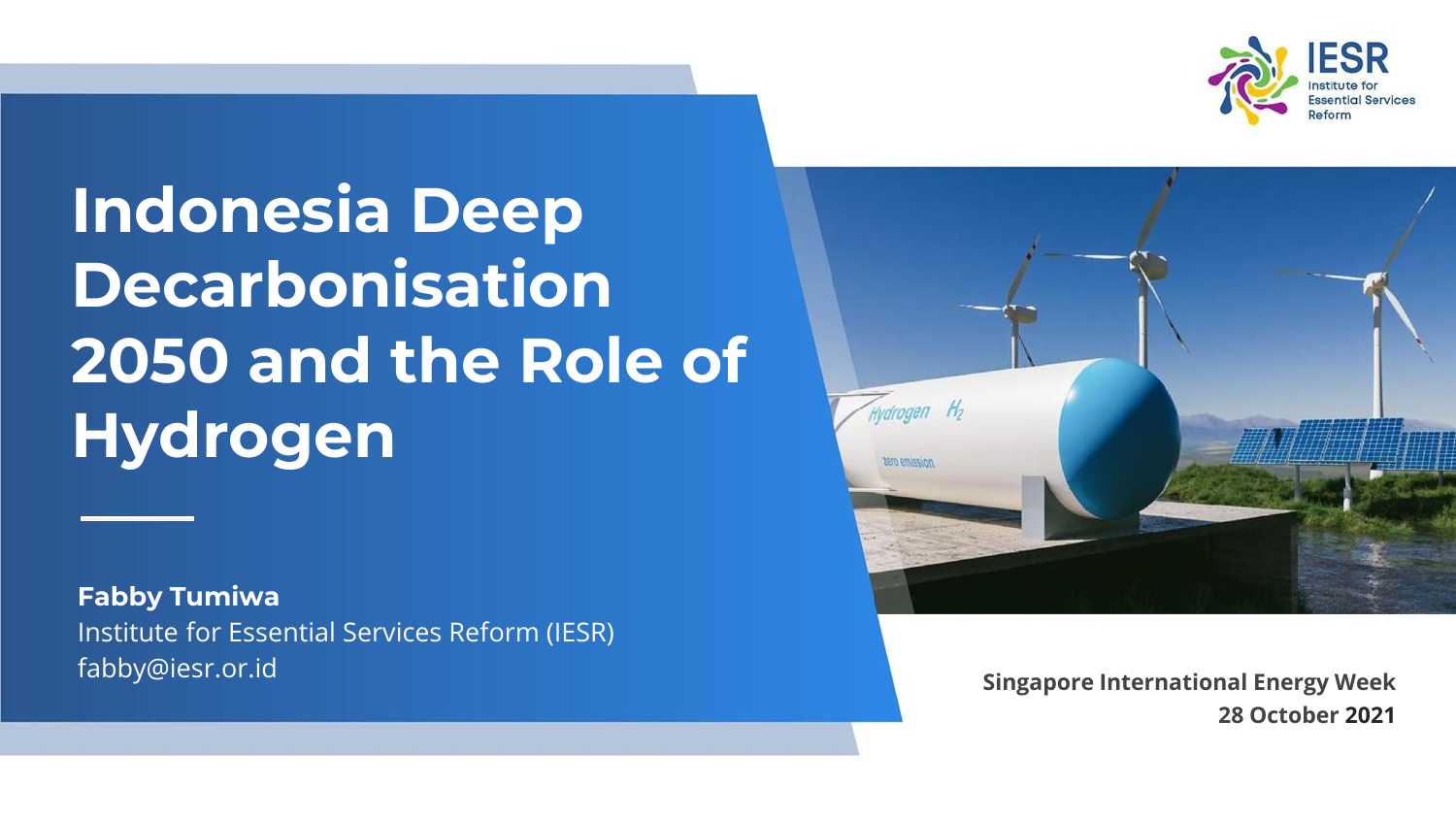#### **Deep decarbonization with 100% renewable energy supply in 2050 is technically feasible and financially viable**



● The Primary Energy (PE) generation shares of **renewable energy across Indonesia is around 14% in 2020**, this share grows rapidly to more than 96% by 2040, more steady growth in the DPS scenario with 95% by 2050.

● **Fossil fuels have a significant share of around 86%** of the primary energy in 2020

● After 2030, a **rapid decrease** in coal generation is observed, as large-scale renewables and storage technologies is cost competitive

● By 2050, renewables could supply 100% energy demand.

Source: IESR, Agora, LUT's study on Indonesia Energy Transition Pathways 2050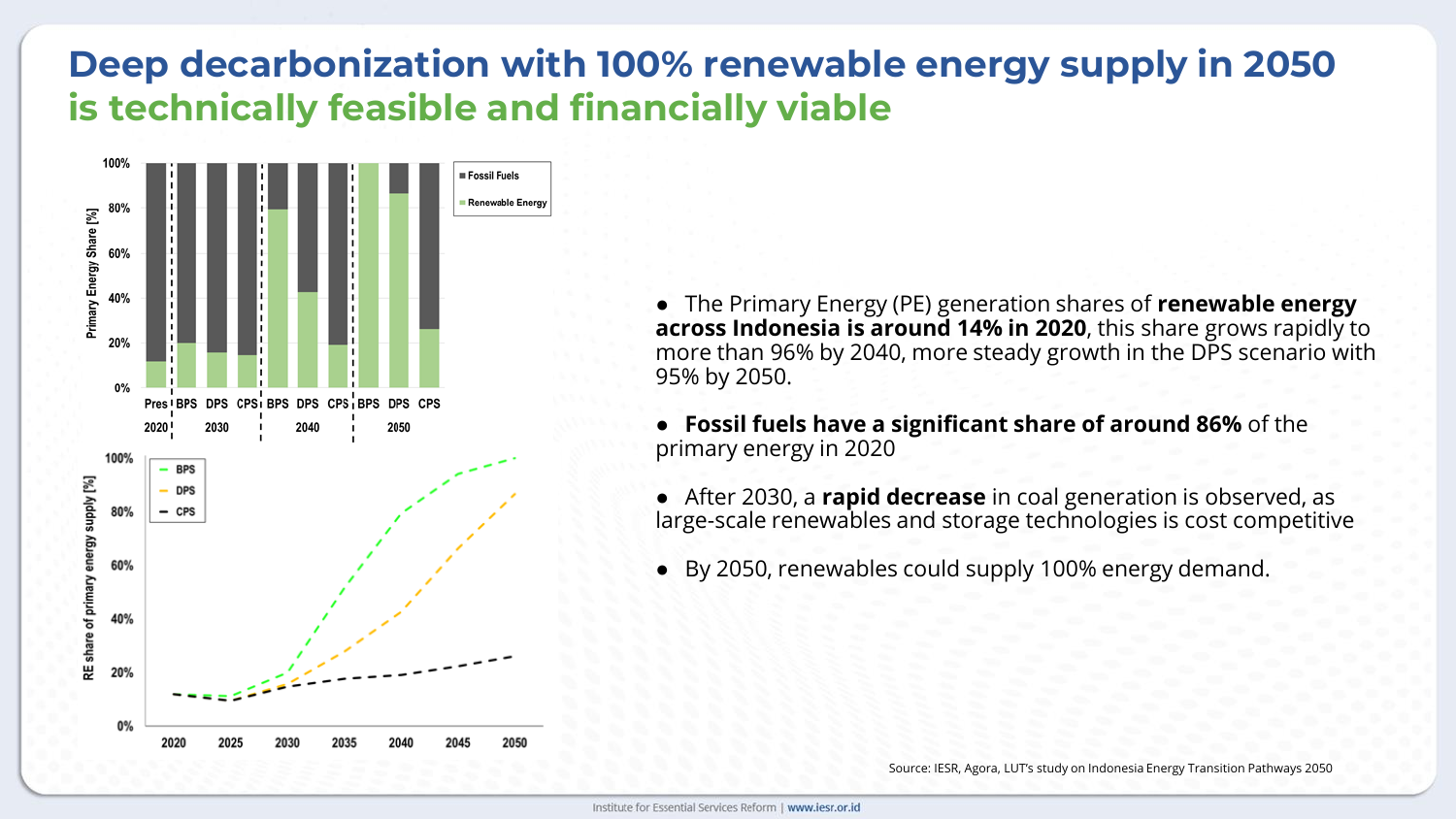



- Electricity generation is comprised of demand for all sectors (power, heat and transport) across Indonesia
- **Solar PV emerges as the primary source of electricity generation** across all the scenarios by 2050, with about 89% in the BPS scenario, about 80% in the DPS scenario and about 30% in the CPS scenario
- Comparatively, **solar PV and batteries emerge as major technologies**, while hydropower and geothermal shares are almost similar in 2050 as in 2020
- Coal-based generation declines through the transition
- The share of electricity based industrial heating increased significantly from 2030 onwards to about 50% by 2050
- Fossil fuel-based heating decreases significantly through the transition and is replaced by electricity-based heating solutions

Source: IESR, Agora, LUT's study on Indonesia Energy Transition Pathways 2050 (upcoming)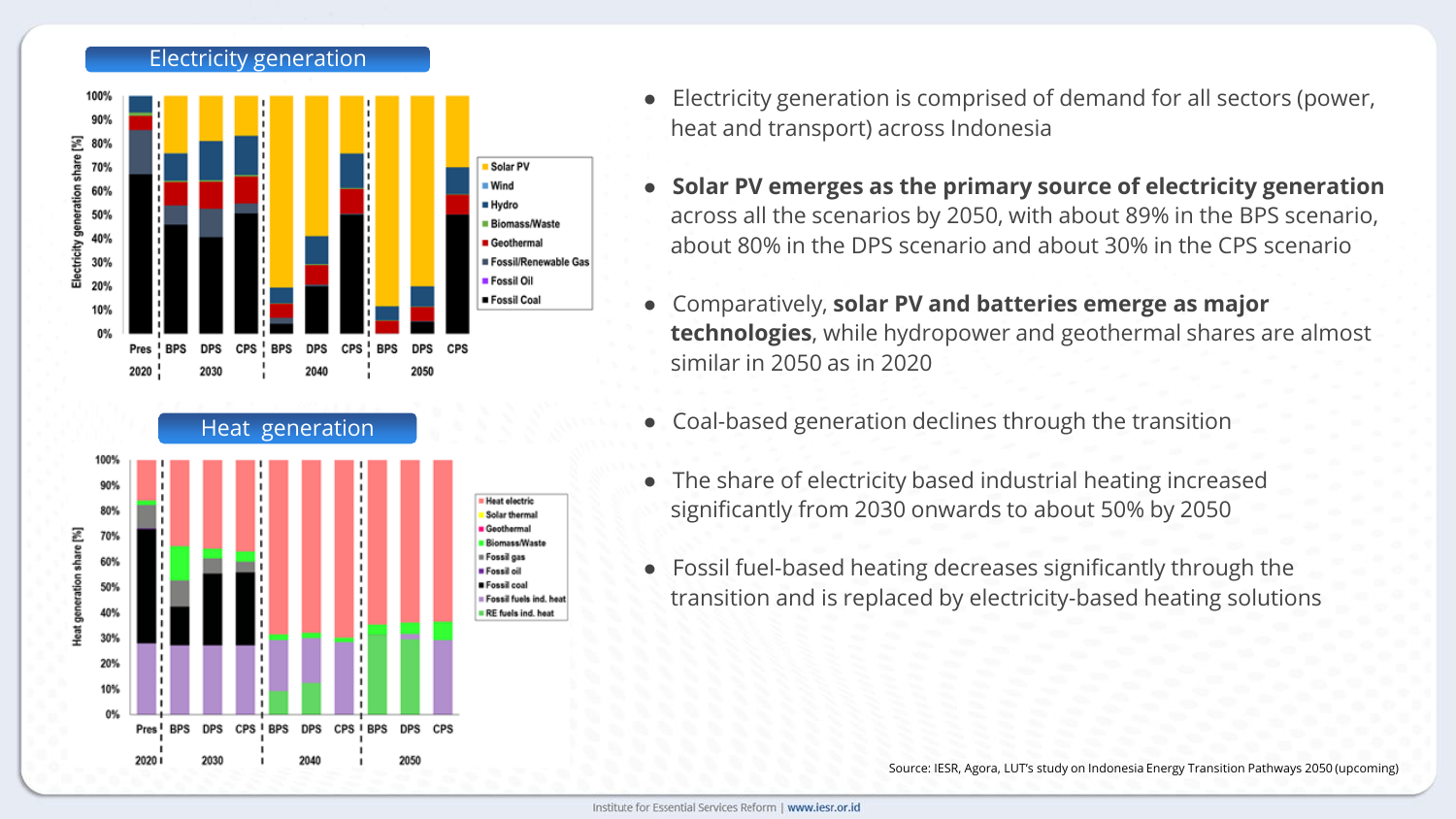

- Synthetic fuel conversion technologies including direct air capture of carbon dioxide (CO<sub>2</sub> DAC), play **a vital role in providing energy for applications** where direct electrification is not possible and the hard-to-abate sectors, such as marine, aviation and some industrial processes
- Synthetic fuel conversion additionally provides vital flexibility to the energy system via the power-to-fuels integration, greater capacities provide higher flexibility enabled by electrolysers, but also add to the overall energy demand
- Installations grow across all 3 scenarios, with most of the installed capacities increasing significantly beyond 2040, with a major share of water electrolysis along with  $CO<sub>2</sub>$  DAC as the basis for Fischer-Tropsch (FT) and hydrogen production up to 2050
- Electricity input for the FT fuels production is **159 TWh** in 2050 for the BPS scenario, while for the DPS it is **187 TWh**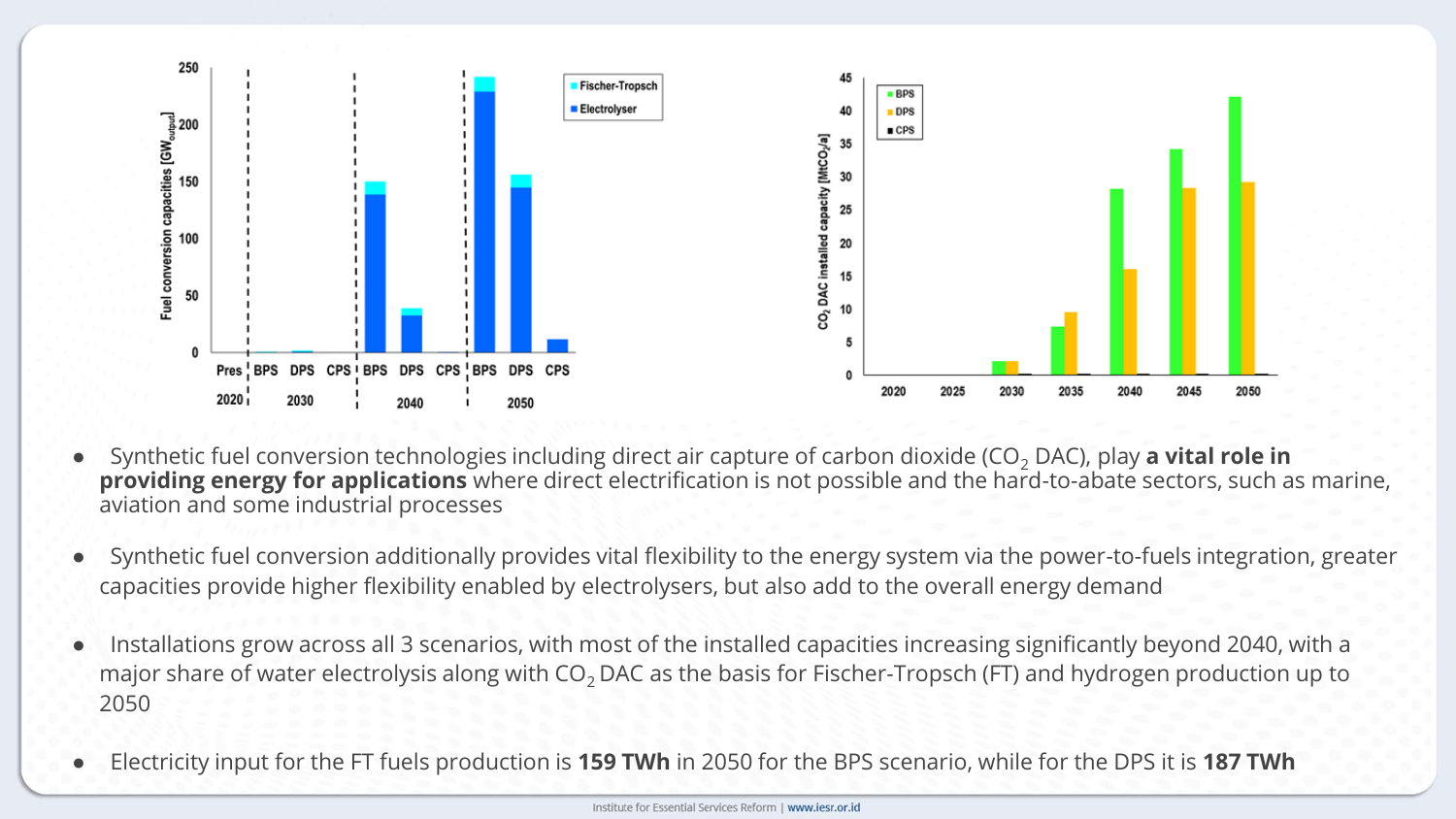#### **In the best scenario hydrogen plays higher role therefore the need for storage infrastructure increased significantly by 2050**



- Synthetic fuel conversion technologies play a significant role in the BPS scenario and installed capacities increase significantly from 2035 onwards, with a major **share of water electrolysis as the basis for Fischer-Tropsch and hydrogen production** up to 2050
- Installed capacity of gas storage comprising of hydrogen and methane reaches just over **25 TWh by 2050**, with major share of hydrogen storage
- Installed CO<sup>2</sup> DAC increases significantly from 2035 onwards, with **over 40 MtCO<sup>2</sup> /a** installed in 2050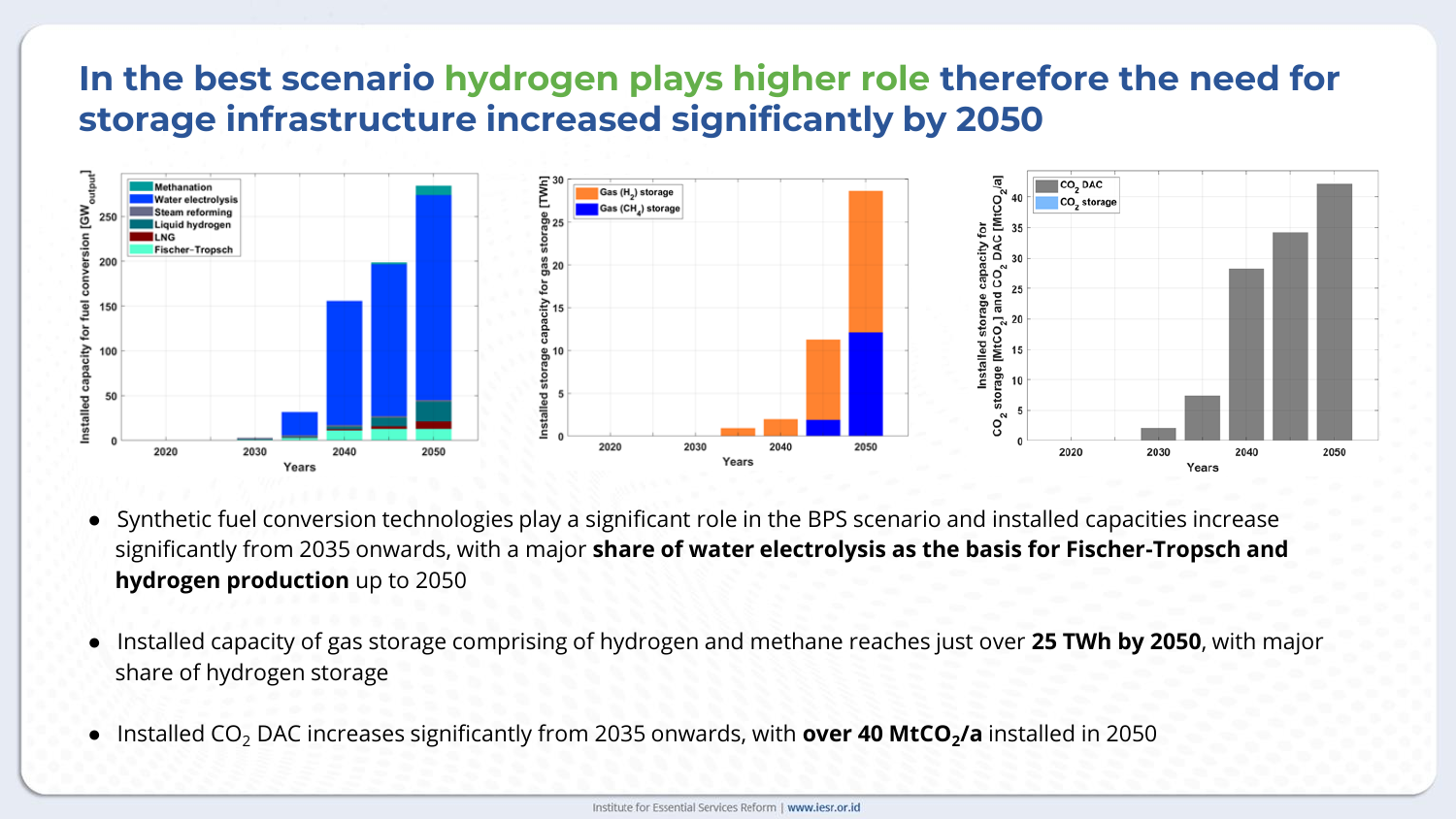#### **Interest in hydrogen production is emerging, but policy and regulatory support is limited**









- Domestic market potential up to 2.5 Mt/day, \$40bn annually
- A combine renewable hydrogen power plant is expected COD in 2024
- Pertamina plans to produce green hydrogen from electricity from geothermal, started 100 kg/day in 2022 from 0.3 MW geothermal power.
- Few coal companies explore to produce brown hydrogen from coal
- Blue hydrogen from natural gas with CCU/CCUS, for ammonia production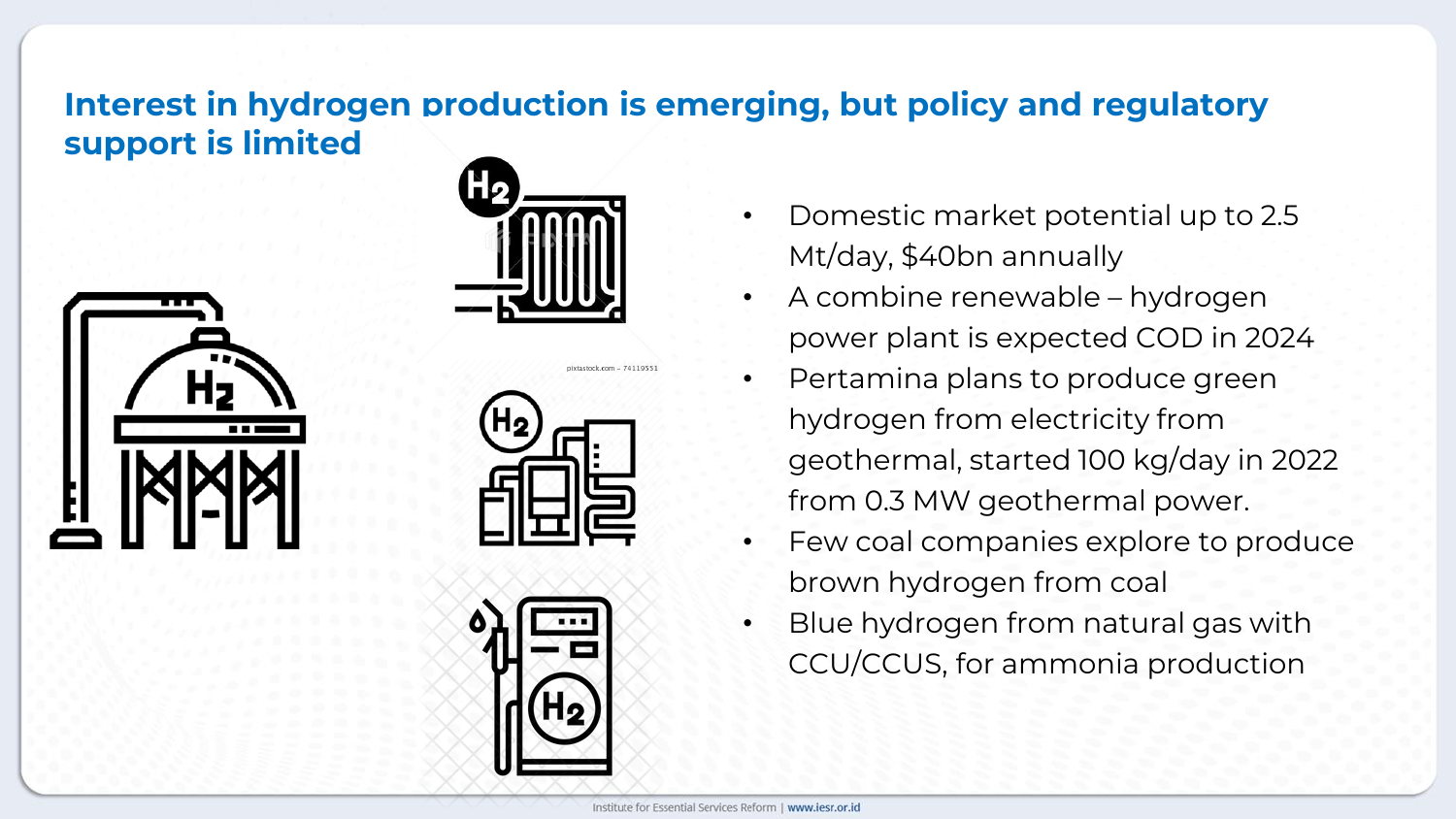

**Integrated planning and policy approaches are need to overcome barriers of green H2 production and utilization is required** 

● **Policy makers must understand** the importance of green hydrogen for climate neutral/net-zero emission target.

● **Integrated planning and policy approaches** to overcome barriers and reach minimum threshold for market penetration.

- Develop National (Green) Hydrogen Strategy
- Identify policy support: R&D, commercialization
- Increase renewable energy penetration
- Make electrolyser system cost become more competitive
- Develop potential market (demand)
- Incentives for green hydrogen
- Regulatory sandbox